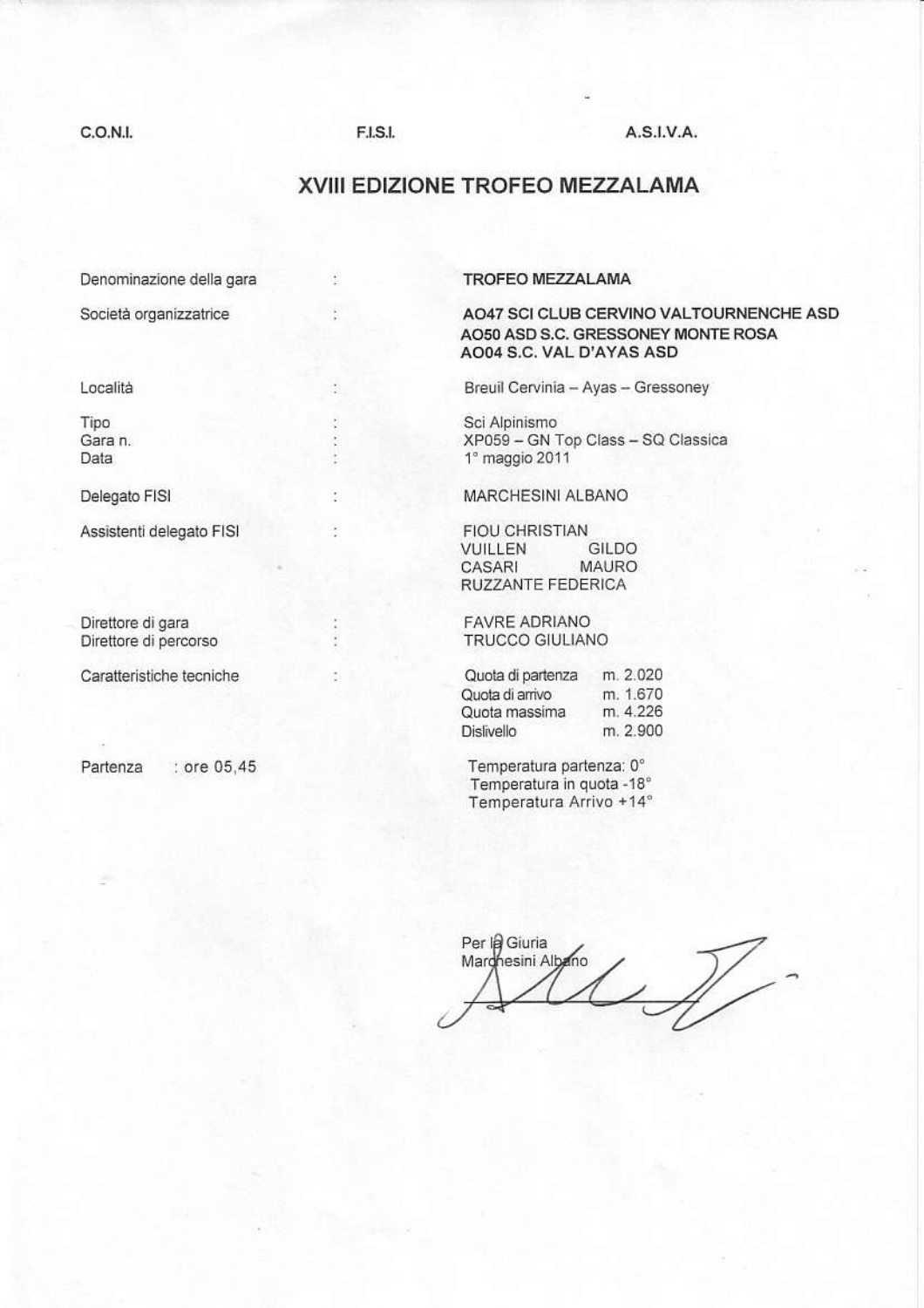| <b>P.Cat.</b> Pett. | <b>Nome Team</b>                          |   | Cat. Naz.  | <b>Atleta 1</b>              | <b>Atleta 2</b>            | <b>Atleta 3</b>            | <b>Tempo</b>                         | <b>Breithorn</b> | <b>Castore</b>        |
|---------------------|-------------------------------------------|---|------------|------------------------------|----------------------------|----------------------------|--------------------------------------|------------------|-----------------------|
|                     | 3 KILIAN-DIDIER-WILLIAM                   | М | <b>FRA</b> | <b>JORNET BURGADA KILIAN</b> | <b>BON MARDION WILLIAM</b> | <b>DIDIER BLANC</b>        | 4:33:58.47                           |                  | 1:34:13.68 2:42:27.25 |
|                     | <b>6 ATK RACE</b>                         | M | <b>ITA</b> | PEDRINI DANIELE              | LANFRANCHI PIETRO          | SELETTO ALAIN              | 4:34:16.32                           | 1:34:59.31       | 2:42:38.19            |
|                     | 8 TEAM CRAZY DYNAFIT                      | М | ITA        | PINSACH RUBIROLA MARC        | <b>BOSCACCI MICHELE</b>    | <b>ANTONIOLI ROBERT</b>    | 4:38:19.58                           |                  | 1:36:11.66 2:43:54.07 |
|                     | 15 ITA-SLO                                | М | <b>SVK</b> | <b>KUHAR NEJC</b>            | FOLLADOR ALESSANDRO        | <b>THOMAS TRETTEL</b>      | 4:41:09.31                           |                  | 1:38:56.62 2:47:14.37 |
|                     | 4 GARDES-FRONTIÈRE SUISSE                 | M | SUI        | <b>ANTHAMATTEN MARTIN</b>    | <b>MARTI MARCEL</b>        | <b>ECOEUR YANNICK</b>      | 4:49:00.47                           | 1:38:31.26       | 2:47:42.16            |
|                     | <b>16 LES ZNÉRÉS</b>                      | М | <b>FRA</b> | <b>GACHET GREGORY</b>        | <b>GACHET XAVIER</b>       | SEVENNEC ALEXIS            | 4:49:24.65                           | 1:38:02.22       | 2:45:18.97            |
| $\overline{7}$      | 2 MONTURA                                 | М | ITA        | PELLISSIER JEAN              | <b>GIACOMELLI GUIDO</b>    | HOLZKNECHT LORENZO         | 4:53:24.41                           | 1:35:34.59       | 2:43:04.12            |
| 8                   | 9TEAM SUISSE 2                            | M | SUI        | <b>THEUX MARCEL</b>          | <b>MORET DIDIER</b>        | HUG ALEXANDER              | 4:57:00.15                           | 1:44:03.49       | 2:55:22.22            |
|                     | 35 RIFUGIO LOBBIA                         | M | <b>ITA</b> | <b>VALENTINI MIRCO</b>       | <b>SCALET TITTA</b>        | SALVADORI ALEX             | 4:59:48.55                           | 1:43:26.06       | 2:53:41.53            |
| 10                  | 13 FERRINO HIGHLAB 7                      | M | <b>ITA</b> | <b>FAZIO ALBERTO</b>         | <b>FAZIO FULVIO</b>        | <b>MORIONDO PAOLO</b>      | 5:04:40.00                           |                  |                       |
| 11                  | 31 SCI CLUB GRESSONEY MONTE ROSA          | М | ITA        | <b>COLLÉ FRANCO</b>          | STACCHETTI MATTEO          | <b>BASOLO ANDREA</b>       | 5:18:21.10                           |                  | 1:45:40.52 3:06:29.58 |
| 12                  | 7 FERRINO HIGHLAB 2                       | M | ITA        | <b>BECCARI FILIPPO</b>       | <b>BOSCACCI GRAZIANO</b>   | <b>MARTINI THOMAS</b>      | 5:20:44.95                           | 1:43:06.99       | 3:01:43.44            |
| 13                  | 37 TEAM VALERETTE ALTISKI                 | М | SUI        | <b>DUSSEX ERIC</b>           | STÉPHANE MILLIUS           | SIERRO JEAN-PIERRE         | 5:22:27.02                           |                  | 1:49:17.20 3:07:06.15 |
| 14                  | 141 POL.ALBOSAGGIA 1                      | М | <b>ITA</b> | <b>LANZI GIUSEPPE</b>        | <b>COLOMBINI GIORGIO</b>   | <b>VAVASSORI MARCO</b>     | 5:25:53.22                           |                  | 1:53:07.16 3:10:28.69 |
| 15                  | 34 SCICLUBCERVINOVALTOURNENCHE            | M | ITA        | RONCORONI MATTIA             | <b>HERIN MARCO</b>         | PERON ANDREA               | 5:26:14.23                           |                  | 1:47:21.72 3:05:31.15 |
| 16                  | 32 SCI CLUB SCOPELLO                      | М | <b>ITA</b> | <b>DEALBERTO DARIO</b>       | <b>DEINI ERWIN</b>         | PANTINI GIANNI             | 5:26:44.17                           | 1:51:31.05       | 3:09:20.60            |
| 17                  | 26 EX PENSIONADOS ARCOBALENO-FASSA-BRENTA | M | ITA        | <b>OPRANDI OMAR</b>          | NICOLINI FRANCO            | ANTIGA IVAN                | 5:27:10.42                           | 1:50:42.57       | 3:11:51.85            |
| 18                  | 21 BRUSSON, BUFAROLA, SAINT NICOLAS       | M | ITA        | PIVANO GIUSEPPE              | <b>GADIN FLAVIO</b>        | <b>GIOVANETTO NADIR</b>    | 5:29:19.26                           | 1:51:14.05       | 3:10:10.40            |
| 19                  | <b>18 ANDORRA TEAM</b>                    | M | AND        | POUJARNISCLE GUIX FRANCESC   | <b>COMAS XAVIER</b>        | ALBÓS JOAN                 | 5:35:56.19                           | 1:51:29.25       | 3:14:17.13            |
| 20                  | 10 CAF MORZINE                            | M | <b>FRA</b> | PREMAT JEAN FRANÇOIS         | PREMAT ALAIN               | <b>BAUD SÉBASTIEN</b>      | 5:40:37.46                           | 1:51:09.72       | 3:11:11.88            |
| 21                  | 20 BOGN DA NIA - VAL DE FASHA             | M | <b>ITA</b> | PIERANTONI DAVIDE            | <b>FACCHINELLI MARCO</b>   | CAPPELLETTI DANIELE        | 5:42:55.78                           | 1:45:29.48       | 3:13:43.74            |
| 22                  | 187 TEAM OBERWALLIS 1                     | М | SUI        | <b>CHRISTIAN BIFFIGER</b>    | <b>CHARLY IMOBERDORF</b>   | <b>BEAT IMHOF</b>          | 5:43:37.37                           |                  | 1:52:58.03 3:14:33.02 |
| 23                  | 11 CMSAB                                  | М | <b>FRA</b> | DUC-GONINAZ ALEXANDRE        | <b>BLANC STEVEN</b>        | PERRIER SÉBASTIEN          | 5:44:56.51                           | 1:57:45.52       | 3:20:54.78            |
| 24                  | 57 BAR BOUVETTE                           | М | <b>ITA</b> | <b>CONSAGRA CLAUDIO</b>      | YEUILLA DANIEL             | COMPAGNONI DANIELE         | 5:45:30.89                           | 1:47:58.44       | 3:13:24.40            |
| 25                  | 38 TOSI/PANZERA/IACCHINI                  | М | ITA        | <b>IACCHINI FABIO</b>        | PANZERA LORENZO            | <b>TOSI MARCO</b>          | 5:46:45.53                           | 1:57:13.99       | 3:22:34.81            |
| 26                  | 27 FEEC TEAM 3                            | М | <b>ESP</b> | SADURNÍ ROQUÉ XAVIER         | <b>GASTON PUYO ALFONS</b>  | PALOMARES ADAM JORDI       | 5:47:54.06                           |                  | 1:51:18.26 3:17:51.61 |
| 27                  | 19 AUSTRIA                                | M | <b>AUT</b> | <b>HERRMANN JAKOB</b>        | <b>STOCK MARKUS</b>        | <b>FASSER ALEXANDER</b>    | 5:48:47.37                           | 1:48:33.25       | 3:18:03.73            |
| 28                  | 29 PARMONGEX                              | М | ITA        | VIGITELLO CORRADO            | DA COL ALBERTO             | <b>OUVRIER GIUSEPPE</b>    | 5:51:56.68                           | 1:53:49.25       | 3:23:29.65            |
| 29                  | 83 FERRINO HIGHLAB 5                      | М | ITA        | <b>SARTORE PAOLO</b>         | <b>DEALBERTIS LORENZO</b>  | CIVEROLO CLAUDIO           | 5:52:57.24                           | 1:56:06.31       | 3:24:04.52            |
| 30                  | <b>100 HAUTE PRESSION SPORT</b>           | M | SUI        | <b>BADER VINCENT</b>         | <b>RAMEL ALAIN</b>         | <b>REMY CEDRIC</b>         | 5:53:19.60                           |                  | 1:52:48.15 3:18:13.44 |
| 31                  | 12 FEEC TEAM 4                            | М | <b>ESP</b> | SOLÀ PASTORET MARC           | COSTA PAIRÓ PAU            | <b>PLANAS PERE</b>         | 5:56:30.37                           |                  | 1:50:31.82 3:25:59.85 |
| 32                  | <b>61 CAF UBAYE</b>                       | М | <b>FRA</b> | <b>BELLAGAMBA ALAIN</b>      | <b>GARCIN CHRISTIAN</b>    | <b>RASSAT PATRICK</b>      | 6:01:32.71                           |                  | 1:58:08.70 3:31:18.74 |
| 33                  | 181 SPORTIVA PALÜ POSCHIAVO               | M | SUI        | <b>HUSER LUKAS</b>           | <b>CORTESI RETO</b>        | <b>ULRICH ANDREAS</b>      | 6:01:58.32                           |                  | 1:59:00.88 3:26:45.64 |
| 34                  | 388 ABRUZZO SCI CLUB                      | M | ITA        | COCCIA ARMANDO               | <b>CORSI ANDREA</b>        | RANIERI GERO               | 6:03:46.84                           |                  | 1:55:13.71 3:22:38.05 |
| 35                  | 338 CERDAGNECAPCIR                        | M | <b>FRA</b> | <b>ALIEU ALAIN</b>           | <b>BLANC FRÉDÉRIC</b>      | <b>BOMBARDO GREGORY</b>    | 6:10:44.80                           |                  | 2:01:04.23 3:25:56.58 |
| 36                  | 218 BOGNARUSHTEAM                         | М | <b>ITA</b> | <b>CAPPELLETTI FABIO</b>     | DE LUCA STEFANO            | PICCINI ALESSANDRO         | 6:11:26.18                           |                  | 2:03:10.44 3:38:12.80 |
| 37                  | 135 LOS GALAPAGOS                         | M | ITA        | <b>VILLOSIO GIORGIO</b>      | <b>GIGLIO MATTEO</b>       | <b>OLLIVERI RICCARDO</b>   | 6:12:02.38                           | 1:58:25.66       | 3:33:17.79            |
| 38                  | <b>76 DYNAFIT AUSTRIA</b>                 | M | AUT        | <b>TRITSCHER ELMAR</b>       | TRITSCHER JOSEF            | <b>HOFER ANDREAS</b>       | 6:12:11.10                           |                  | 2:04:15.29 3:34:01.39 |
| 39                  | 129 LIBERI TUTTI                          | M | <b>ITA</b> | ROSAZZA BURO AMOS            | <b>PASSARE ENZO</b>        | <b>COLAJANNI ENRICO</b>    | 6:13:29.00                           |                  | 1:57:52.95 3:34:04.40 |
| 40                  | 51 ASD LANZADA                            | M | ITA        | <b>ROSSI ENZO</b>            | MOIZI ROBERTO              | SERTORE DAVIDE             | 6:14:54.76                           |                  | 2:01:15.88 3:38:01.71 |
| 41                  | 152 TEAM VIRAGE SPORT / LA TRACE          | M | SUI        | <b>ALAIN DARBELLAY</b>       | ANZENBERGER GÉRARD         | CRAVIOLINI JEAN-CHRISTOPHE | 6:17:04.53                           | 2:02:08.09       | 3:34:36.27            |
| 42                  | 33 SCI CLUB VALGANDINO                    | M | <b>ITA</b> | CATTANEO MARTINO             | <b>FILISETTI CARLO</b>     | <b>GUSMEROLI RENATO</b>    | 6:18:14.83                           |                  | 1:52:08.14 3:24:00.39 |
| 43                  | 23 DYNAFIT INTERNATIONAL                  | M | <b>GER</b> | <b>NORDIN PATRIK</b>         | DE VILLA JAVIER MARTIN     | <b>BÖHM BENEDIKT</b>       | 6:24:52.55   1:58:35.51   3:33:44.17 |                  |                       |
| 44                  | 149 SCI CLUB 13 CLUSONE                   | M | <b>ITA</b> | <b>ALBRICI FRANCESCO</b>     | <b>SIGNORI MAURIZIO</b>    | SAVOLDELLI VINCENZO        | 6:24:54.56 2:01:50.20 3:37:35.23     |                  |                       |
| 45                  | 84 FERRINO HIGHLAB 6                      | M | <b>ITA</b> | <b>CAVALLO FABIO</b>         | CIMENTI CARLALBERTO        | <b>BORTOLAS MANUEL</b>     | 6:25:35.28   1:56:45.98   3:35:47.22 |                  |                       |
| 46                  | <b>30 CSA COURCHEVEL</b>                  | M | <b>FRA</b> | <b>MATER NICOLAS</b>         | <b>GACHET YANN</b>         | METGE DENIS                | 6:26:12.24                           |                  | 2:07:30.57 3:41:00.17 |
| 47                  | 330 SKI CLUB ST. BLASIEN                  | М | <b>GER</b> | PHILIPP SCHMIDT              | BERNHARD BLIEMSRIEDER      | <b>SCHMIDT GREGOR</b>      | 6:26:24.37                           |                  | 2:05:40.80 3:38:46.84 |
| 48                  | <b>154 TROPHÉE DU CHABLAIS</b>            | M | <b>FRA</b> | MÜLLER JAN                   | <b>TAGAND FABIEN</b>       | <b>REY LUDOVIC</b>         | 6:27:20.76                           |                  | 2:00:41.01 3:39:41.90 |
| 49                  | 74 DOLOMITI SKI-ALP                       | M | ITA        | CALZOLARI NICOLA             | <b>DALLA VENEZIA LUCA</b>  | PROTTI ANDREA              | 6:28:02.17                           |                  | 2:00:33.47 3:37:51.64 |
| 50                  | 156 ZERMATT                               | M | SUI        | <b>IMBODEN KONSTANZ</b>      | ARNOLD NORBERT             | PERREN CHRISTIAN           | 6:31:48.77                           |                  | 2:06:00.86 3:48:17.21 |
| 51                  | 173 SKI CLUB TORINO 3                     | M | <b>ITA</b> | <b>VERONESE LUCIANO</b>      | NERVO LUCA                 | <b>BEVOLO CLAUDIO</b>      | 6:32:17.71                           |                  | 2:07:58.54 3:48:42.78 |
| 52                  | 178 SNOWALP 3                             | M | ITA        | <b>BONACORSI ROBERTO</b>     | PIFFARI MAURIZIO           | ARRIGO BONACORSI           | 6:32:50.09                           |                  | 2:03:26.86 3:48:24.58 |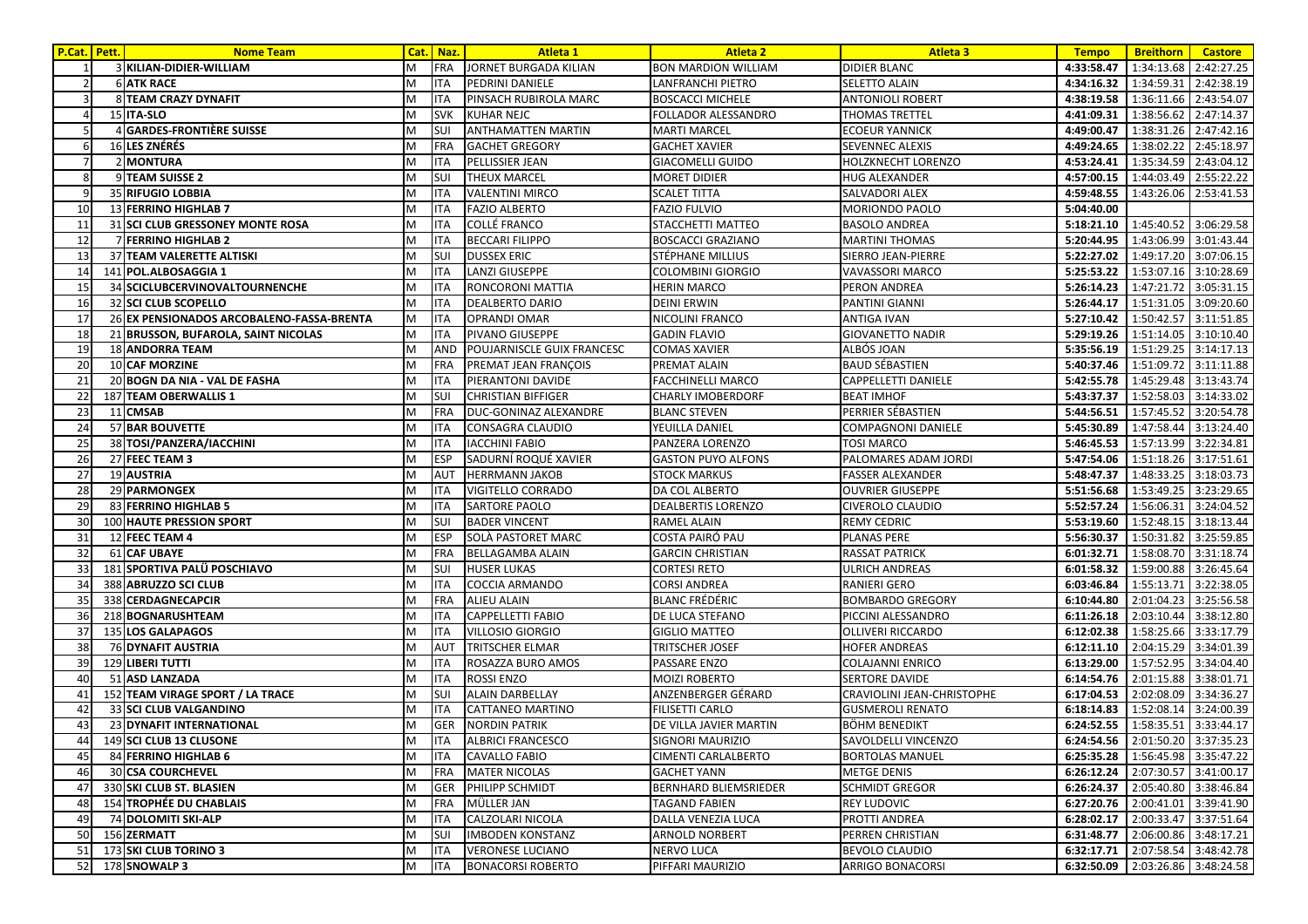| 53  | 22 CORNACCI 1                           | M                       | <b>ITA</b> | <b>VARESCO LUCA</b>       | DEFLORIAN PAOLO           | <b>CAMPESTRINI CAMILLO</b> |            | 6:32:58.65   1:58:17.24   3:42:15.94 |            |
|-----|-----------------------------------------|-------------------------|------------|---------------------------|---------------------------|----------------------------|------------|--------------------------------------|------------|
| 54  | 44 ALBOSAGGIA- SONDALO                  | M                       | <b>ITA</b> | ROMERI MICHELE            | CRISTINI GIANLUCA         | <b>VENTURINI PAOLO</b>     | 6:33:14.14 | 2:02:18.32 3:39:20.61                |            |
| 55  | <b>43 ALAGNA OSSOLA</b>                 | M                       | <b>ITA</b> | <b>GAMBARINI MANUEL</b>   | COMAZZI ALBERTO           | DARIOLI MAURO              | 6:33:47.00 | 1:58:20.45 3:34:18.21                |            |
| -56 | 374 SCI CLUB ANTIGORIO                  | M                       | <b>ITA</b> | SCRIMAGLIA MICHELE        | MARTINETTI WALTER         | <b>MANCINI MAURO</b>       | 6:35:26.91 | 2:06:20.91                           | 3:43:11.24 |
| 57  | 25 EQUIPE FAM-TERRY&YUPIE               | M                       | <b>AND</b> | VILA BONELL FERRAN        | PELEGRINA LOPEZ MANEL     | ALBÓS CAVALIÈRE DAVID      | 6:35:53.14 | 1:57:31.55 3:28:50.89                |            |
| 58  | 150 SCI CLUB ALTA VALTELLINA SKI ALP    | M                       | <b>ITA</b> | <b>ILLINI LUCA</b>        | VITALINI LUCA             | SOSIO MATTEO               | 6:37:45.98 | 2:01:06.87                           | 3:40:15.19 |
| 59  | 73 DALLE CAI VERRES DONNAS DOC          | M                       | <b>ITA</b> | DALBARD OSCAR             | PUSCEDDU ALESSANDRO       | <b>BOSONIN LUCIO</b>       | 6:43:56.97 | 2:06:33.82 3:45:35.19                |            |
| 60  | 162 SCI CLUB GRESSONEY WALSER           | M                       | <b>ITA</b> | SQUINOBAL EMIL            | LAURENT FRANCESCO         | LAURENT SIMONE             | 6:45:11.22 | 2:06:40.21                           | 3:53:10.81 |
| 61  | 134 LES DIABLERETS                      | M                       | SUI        | <b>MARC PICHARD</b>       | PRALONG CHARLES           | <b>CROISIER ADRIEN</b>     | 6:45:25.78 | 2:09:00.67                           | 3:58:07.78 |
| 62  | 193 VAL GARDENA                         | M                       | <b>ITA</b> | COMPLOI ANDREAS           | NOCKER GÜNTHER            | <b>INSAM CHRISTIAN</b>     | 6:49:58.24 | 2:05:28.60                           | 3:56:16.01 |
| 63  | 42 ADAMELLO SKI TEAM                    | M                       | <b>ITA</b> | MOTTINELLI ALESSANDRO     | <b>MARIO STERLI</b>       | <b>MONDINI VALERIO</b>     | 6:50:10.13 | 2:06:39.84                           | 3:54:21.22 |
| 64  | 146 S.S. LA BUFAROLA-PIETRO MICCA       | M                       | <b>ITA</b> | MACCHETTO NICOLA          | <b>FIORI ANDREA</b>       | PEDRAZZO CESARE            | 6:50:14.39 | 2:06:55.80                           | 3:42:18.16 |
| 65  | 333 COLOMINA TEAM                       | M                       | <b>ESP</b> | GARRETA PUYOL GERARD      | REIXACH PARAROLS MARC     | <b>TERRISSE DANIEL</b>     | 6:51:36.22 | 2:08:47.64 3:55:59.96                |            |
| 66  | 71 CORRADO GEX 5                        | M                       | <b>ITA</b> | PIGNACCHINO PAOLO         | <b>GARDINI GUIDO</b>      | <b>FERRARIS GIOVANNI</b>   | 6:54:44.66 | 2:02:37.60 3:47:15.29                |            |
| 67  | 50 KALDI-BASTINO                        | M                       | <b>ITA</b> | UGHETTO CHRISTIAN         | FENOGLIO MAURIZIO         | <b>FICETTO GIORGIO</b>     | 6:55:04.41 | 2:06:38.96 3:48:02.38                |            |
| 68  | 65 CHAMPORCHER1                         | M                       | <b>ITA</b> | <b>BORDET DAVIDE</b>      | ALLIOD MICHELE            | LIRO PIERRE PAUL           | 6:55:38.37 | 2:07:06.38                           | 3:52:11.79 |
| 69  | 67 CORPS FORESTIER VDA                  | M                       | <b>ITA</b> | RAPETTI MARCO             | STEVENIN MAURO            | <b>VIGLINO PAOLO</b>       | 6:57:36.60 | 2:08:29.02 3:56:17.66                |            |
| 70  | 176 SNOWALP 1                           | M                       | <b>ITA</b> | <b>BONORIS PIETRO</b>     | DONATI RICCARDO           | <b>ALBRICCI MANUEL</b>     | 6:59:48.12 | 2:05:38.04 3:46:14.01                |            |
| 71  | 211 CORDON, COMBLOUX, ST-ROCH           | M                       | <b>FRA</b> | <b>CART JULIEN</b>        | MARQUET CHRISTOPHE        | JACQUIER GUILLAUME         | 7:01:34.38 | 2:08:21.79                           | 3:57:43.88 |
| 72  | 191 VAL DI SOLE SKI ALP                 | M                       | <b>ITA</b> | PENASA ALBINO             | REDOLFI MAURO             | PENASA MIRKO               | 7:02:44.65 | 2:08:14.27                           | 4:00:51.94 |
| 73  | 88 BABICHA                              | M                       | <b>ITA</b> | CHARREY DAMIANO OTTONE    | <b>BARREL DONATO</b>      | <b>CANONICO ROBERTO</b>    | 7:03:05.89 | 2:06:50.94 3:58:40.99                |            |
| -74 | <b>143 TEAM BEAUFORTAIN</b>             | M                       | <b>FRA</b> | <b>IMPERATORE ALEXIS</b>  | ROBERT CLEMENT            | <b>HIVERT FRANCOIS</b>     | 7:07:11.56 | 2:05:08.83                           | 4:13:13.67 |
| 75  | 126 GUIDE                               | M                       | <b>ITA</b> | <b>FIORELLI DANIELE</b>   | <b>CESA CHRISTIAN</b>     | <b>JANIN RUDI</b>          | 7:08:48.29 | 2:14:27.13 4:06:52.61                |            |
| 76  | 78 ERTIPS SKI-ALPINISME                 | M                       | <b>FRA</b> | ARVIN-BEROD MARC          | <b>NOVERO LAURENT</b>     | <b>COPIN LAURENT</b>       | 7:09:18.94 | 2:07:27.76 4:02:35.21                |            |
| 77  | 201 GLI ORSI 2                          | M                       | <b>ITA</b> | CERQUETTINI DIEGO         | SAULO ALBERTO             | ARMANDO FABRIZIO           | 7:10:13.96 | 2:03:17.78 3:42:01.84                |            |
| 78  | 166 SCI CLUB VALCHIUSELLA 1             | M                       | <b>ITA</b> | PERAUDO ALEX              | <b>GIACCHETTO ROBERTO</b> | <b>TARDITI DAVIDE</b>      | 7:11:54.53 | 2:07:27.99                           | 3:57:32.64 |
| 79  | 393 SCI CLUB GARESSIO 2                 | M                       | <b>ITA</b> | <b>GIORDANO RUDI</b>      | ODASSO CLAUDIO            | <b>ODASSO SILVANO</b>      | 7:12:38.37 | 2:10:25.54 3:55:50.34                |            |
| 80  | 183 TEAM IBÉRICOS                       | M                       | <b>ESP</b> | PALACIO SANZ JORGE        | RODRÍGUEZ BODAS JAVIER    | FREIXINET ESPINOSA XAVIER  | 7:14:29.10 | 2:11:53.48                           | 4:02:18.31 |
| 81  | 125 GSA INTRA                           | M                       | <b>ITA</b> | <b>VOLPONE IVAN</b>       | <b>TOFFOLET STEFANO</b>   | MINOGGIO CRISTIAN          | 7:15:51.03 | 2:03:06.46                           | 3:52:35.56 |
| -82 | 75 DRINK2                               | M                       | <b>ITA</b> | <b>DUCRET ALEX</b>        | <b>CUNEAZ LAURENT</b>     | <b>JOUX CHRISTIAN</b>      | 7:16:41.18 | 2:06:15.51 3:58:35.33                |            |
| 83  | 90 3 CAMPANILI-ST.NICOLAS-AYAS          | M                       | <b>ITA</b> | TORRETTA FRANCO           | DALLAZANNA FLAVIO         | COMMOD ALBERTO             | 7:17:57.07 | 2:11:42.08                           | 4:03:28.73 |
| 84  | 216 VAL GLERIS                          | M                       | <b>ITA</b> | DE PODESTA' DAVIDE        | DE PODESTA' GIANNI        | MORO MATTEO                | 7:17:59.72 | 2:15:06.74                           | 4:14:37.74 |
| 85  | <b>174 SKIRUNNER</b>                    | M                       | <b>ITA</b> | PEDROTTI LUCA             | <b>BIANCHINI GRAZIANO</b> | FOLGHERAITER MASSIMILIANO  | 7:19:03.47 | 2:08:45.10 3:58:29.50                |            |
| 86  | 39 ARCOBALENO 1                         | M                       | <b>ITA</b> | MODENA CHRISTIAN          | CALLIARI CLAUDIO          | POLO CLAUDIO               | 7:21:12.72 | 2:02:55.25                           | 3:52:52.54 |
| 87  | 79 ESERCITO/GRESSONEY                   | M                       | <b>ITA</b> | <b>GIANNELLI EMANUELE</b> | COMUNE PAOLO              | CANEPA EZIO                | 7:21:55.69 | 2:09:20.73                           | 4:04:18.60 |
| 88  | 45 ALTITUDE136                          | M                       | <b>ITA</b> | <b>MAGLI EMANUELE</b>     | PINTO GUIDO               | TONOLI FRANCO              | 7:22:42.56 | 2:15:01.74                           | 4:07:14.18 |
| 89  | 24 DYNAFIT SPORT SCHUSTER GERMANY       | M                       | GER        | HASENKNOPH MICHAEL        | <b>BRAUNSCH HANNES</b>    | NICKAES GEORG              | 7:23:38.87 | 2:04:29.22                           | 4:03:03.34 |
| 90  | <b>60 CAF SALLANCHES 1</b>              | M                       | <b>FRA</b> | <b>WERY LAURENT</b>       | LACHAUX FRANÇOIS          | DOULAT CHRISTOPHE          | 7:23:56.38 | 2:01:46.14                           | 3:58:21.98 |
| 91  | 366 CIC MARTINI/ALLGÄUSPEED             | M                       | <b>AUT</b> | <b>KLAUS DREXEL</b>       | <b>NATTER LOTHAR</b>      | ROLF SCHLACHTER            | 7:24:44.09 | 2:16:06.65                           | 4:07:09.65 |
| 92  | 222 ARCOBALENO 2000                     | M                       | <b>ITA</b> | <b>IORIATTI GIULIANO</b>  | DAMAGGIO LORENZO          | <b>DEGASPERI MANUEL</b>    | 7:25:34.99 | 2:07:45.48                           | 4:15:51.14 |
| 93  | 196 VALMATIC-CORRADO GEX                | M                       | <b>ITA</b> | CARGNINO ANDREA           | TORMENA FABIO             | ARESCA ROBERTO             | 7:27:01.02 | 2:13:54.50                           | 4:09:59.70 |
| 94  | 53 ASV GOSSENSASS SKI ALP               | M                       | <b>ITA</b> | <b>HOFER CHRISTOPH</b>    | CAPOVILLA ALEX            | IRSARA RENÉ                | 7:28:42.86 | 2:09:09.12                           | 4:05:41.86 |
| 95  | <b>40 MOUNTAINRIDERS</b>                | M                       | AUT        | <b>FISCHER RENE</b>       | LAINER HANS               | KINBERGER MICHAEL          | 7:31:33.86 | 2:06:14.36 3:55:22.16                |            |
| 96  | 161 SCI CLUB GRESSONEY 2                | M                       | <b>ITA</b> | ANASTASI LUCA             | RUATTO MARIO              | TURINI RICCARDO IORIS      |            | 7:31:48.93 2:11:21.31 4:08:36.16     |            |
| 97  | 170 SILVANO_PIETRO                      | $\overline{\mathsf{M}}$ | <b>ITA</b> | <b>BIDESE ROBERTO</b>     | <b>CILIESA ROBERTO</b>    | <b>VIERIN PAOLO</b>        |            | 7:33:13.61 2:06:10.84 4:00:36.91     |            |
| 98  | 41 34° CORSO ASPIRANTI GUIDE ALPINE VDA | M                       | <b>ITA</b> | <b>VILLA GIUSEPPE</b>     | <b>CHADEL ALEX</b>        | <b>BENATO ANDREA</b>       |            | 7:34:16.86 2:14:07.20 4:16:10.46     |            |
| 99  | 347 JÖKUL                               | M                       | <b>FRA</b> | PENILLON SÉBASTIEN        | LAROSE ERIC               | <b>MOALIC RONAN</b>        | 7:37:56.93 | 2:07:20.44 3:53:43.93                |            |
| 100 | 288 SORAN                               | M                       | <b>ITA</b> | <b>BENVENUTI MIRKO</b>    | CORNELLA LUCA             | <b>BOSETTI ALESSIO</b>     | 7:38:23.56 | 2:08:16.43 4:05:04.64                |            |
| 101 | 262 ZON TE CADIN                        | M                       | <b>ITA</b> | VARESCO ROLANDO           | <b>BONELLI STEFANO</b>    | DELMARCO PAOLO             | 7:39:21.99 | 2:15:58.85 4:13:10.33                |            |
| 102 | 93 GAV VERTOVA - C                      | M                       | <b>ITA</b> | <b>BONDIOLI MARCELLO</b>  | <b>BONDIOLI MARZIO</b>    | PATELLI ANDREA             | 7:40:26.22 | 2:05:14.16 4:02:50.83                |            |
| 103 | 243 LA BUFAROLA A.R.D.                  | M                       | <b>ITA</b> | COMELLO PIER PAOLO        | <b>BUSCA ROBERTO</b>      | ROCCHI DELFO               | 7:40:50.18 | 2:13:59.76 4:07:49.93                |            |
| 104 | 138 MONTEBIANCO MAGAZINE                | M                       | <b>ITA</b> | SAWICKI SZYMON            | SCANDROGLIO LORENZO       | MUSIALOWSKI PIOTR          | 7:46:30.03 | 2:13:11.06 4:15:37.11                |            |
| 105 | 247 ALTAVALTELLINA SKY TEAM             | M                       | <b>ITA</b> | <b>QUADRIO MATTEO</b>     | MAGATELLI FEDERICO        | <b>ANZI MICHELE</b>        | 7:47:05.00 | 2:20:43.66                           |            |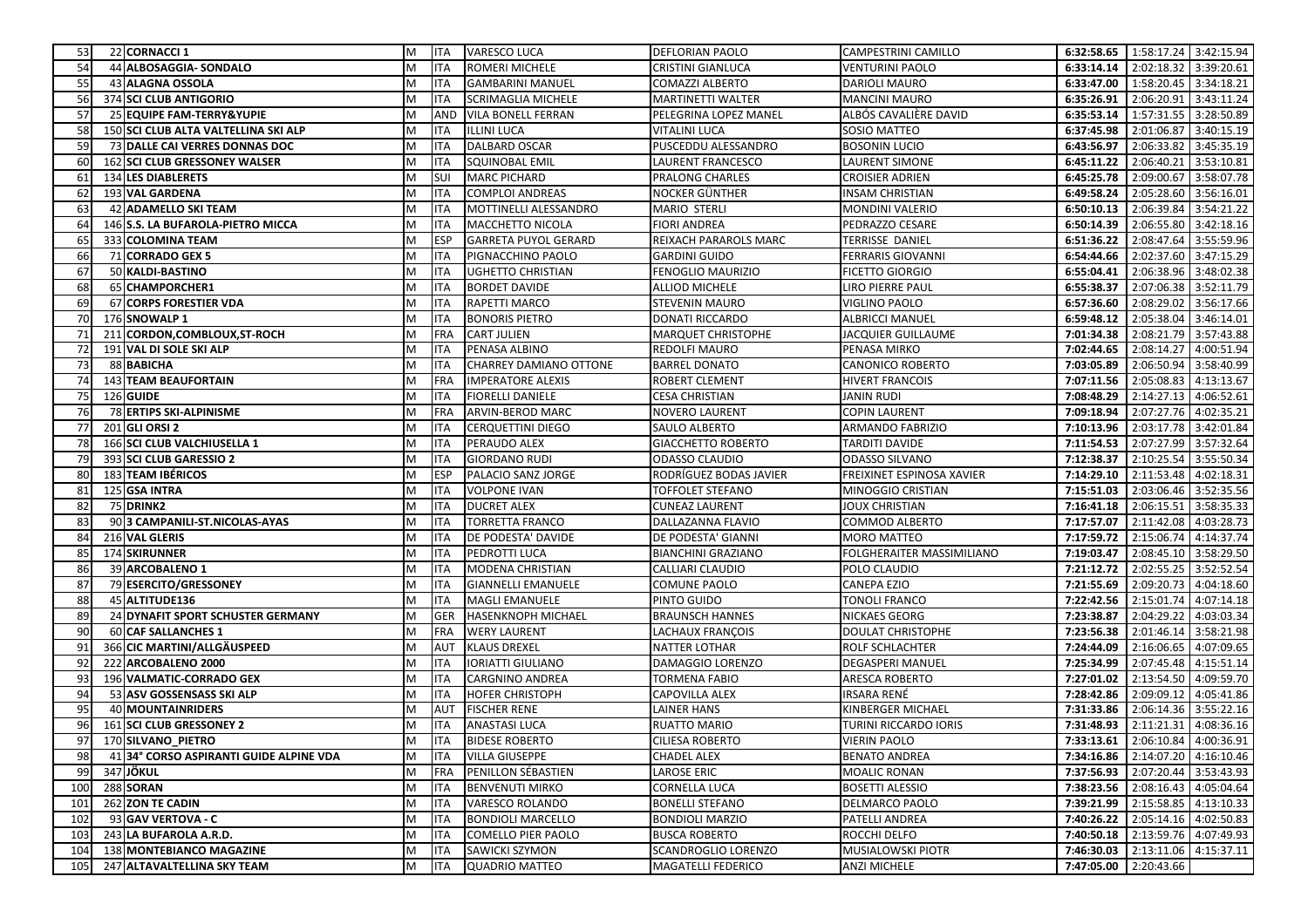| 106             | 36 TEAM PBR                                   | M | SUI        | <b>BUCHS ERIC</b>          | <b>REY ALAIN</b>                   | PORCHET DAMIEN           | 7:47:25.58 | 2:24:02.18 4:26:53.32            |            |
|-----------------|-----------------------------------------------|---|------------|----------------------------|------------------------------------|--------------------------|------------|----------------------------------|------------|
| 107             | 153 TRE RIFUGI-VALLE STURA                    | M | <b>ITA</b> | <b>IAVELLI GIANLUCA</b>    | PIGAGLIO ANDREA                    | ROMANA DANILO            | 7:48:30.06 | 2:07:22.05                       | 4:05:30.89 |
| 108             | 210 ALPINI BAGOLINO                           | M | <b>ITA</b> | LOMBARDI CLAUDIO           | PARIS GIOVANNI                     | PIRALLA GIGI             | 7:49:06.88 | 2:09:16.81                       | 4:12:50.92 |
| 109             | 197 SNOWALP ALTA VALLE SERIANA 1              | M | <b>ITA</b> | <b>NEGRONI MANUEL</b>      | PASINI MARCO                       | MORSTABILINI PAOLO       | 7:49:35.02 | 2:08:07.20                       | 4:08:16.38 |
| 110             | 92 GAV VERTOVA                                | M | <b>ITA</b> | <b>MISTRI NICHOLAS</b>     | CASTELLI ANGELO                    | <b>BONANDRINI PAOLO</b>  | 7:49:55.75 | 2:15:42.39                       | 4:15:58.43 |
| 11              | 314 SKITOURING PRÄTTIGAU                      | M | SUI        | ANDRÉ MÜLLER               | JÜRG FLORIN                        | JAEGLI HANSRUEDI         | 7:50:03.62 | 2:16:57.75                       | 4:21:41.98 |
| 112             | 348 S. C. ARCOBALENO 4                        | M | <b>ITA</b> | <b>TOLLER ROBERTO</b>      | RIOLFATTI RICCARDO                 | CAPPELLETTO TOMMASO      | 7:50:10.43 | 2:14:05.27                       | 4:09:14.55 |
| 113             | 275 SCOPELLO1                                 | M | <b>ITA</b> | MUSAZZI SIMONE             | MOROTTI GIULIO                     | <b>CAMURRI IVAN</b>      | 7:50:37.55 | 2:15:26.44                       | 4:20:05.37 |
| 11 <sup>2</sup> | 343 BUETRAITZ 10                              | M | <b>ESP</b> | OTXOA BIAIN AITOR          | TOLOSA BALEN                       | NAVARRO MIKEL            | 7:51:55.19 | 2:02:46.27                       | 3:59:02.61 |
| 115             | 169 SCUOLA CENTRALE SCIALPINISMO CAI - TEAM 1 | M | <b>ITA</b> | ARVAT STEFANO              | <b>BETTINAGLIO MATTEO</b>          | <b>BRAMBILLA GIORGIO</b> | 7:52:07.59 | 2:18:48.87                       | 4:22:54.65 |
| 116             | 131 ISF                                       | M | <b>CZE</b> | KOMÁREK JAROSLAV           | KOCUM ONDREJ                       | <b>KOCUM MARTIN</b>      | 7:53:32.00 | 2:14:48.70                       | 4:18:39.76 |
| 117             | 190 TEAM SPECK-SPORTS                         | M | <b>FRA</b> | <b>KREBS THOMAS</b>        | SALVI PHILIPPE                     | <b>GEHANT ERIC</b>       | 7:55:46.93 | 2:11:47.93                       | 4:21:45.81 |
| 118             | <b>165 SCI CLUB TORGNON 2</b>                 | M | <b>ITA</b> | <b>REY JEROME</b>          | <b>MAGUET ROBERTO</b>              | <b>NAVILLOD MAURO</b>    | 7:57:33.53 | 2:12:36.01                       | 4:11:22.21 |
| 119             | 321 BAVARIANS                                 | M | <b>GER</b> | <b>SICHERT ROBERT</b>      | HAAG SEBASTIAN                     | PADE CONSTANTIN          | 8:01:01.88 | 2:23:08.12                       | 4:28:53.72 |
| 12 <sub>C</sub> | 128 HEERESBERGFÜHRER                          | M | <b>GER</b> | WOITEK JÖRG                | JÖRG RAUSCHENBERGER                | PFLUGMACHER JÖRG         | 8:01:40.36 | 2:18:35.43                       | 4:11:10.34 |
| 121             | 145 S.C. DRINK 3                              | M | <b>ITA</b> | BESENVAL CORRADO           | FRUTAZ LUCA                        | PROT ROBERTO             | 8:01:45.15 | 2:17:22.88                       | 4:22:36.27 |
| 122             | 319 LES NICOLAS                               | M | SUI        | RIETHMANN NICOLAS          | HALE-WOOD NICOLAS                  | FILLIEZ NICOLAS          | 8:02:19.49 | 2:13:03.41                       | 4:14:26.41 |
| 12 <sup>3</sup> | 224 CHAPA Y SIGUE                             | M | <b>ESP</b> | CARRASBAL JAVIER           | ÁLVAREZ ACEVEDO MANUEL             | SANZCLEMENTE ALFREDO     | 8:02:23.97 | 2:09:50.34                       | 4:02:42.40 |
| 124             | 127 GUS TEAM                                  | M | <b>ITA</b> | <b>GAIDA MARCO</b>         | MIGLIETTA MARCO                    | <b>BIANCHI VINCENT</b>   | 8:02:30.08 | 2:23:24.59                       | 4:26:14.39 |
| 125             | 159 VALDO1                                    | M | <b>ITA</b> | ANGELONI OSCAR             | <b>GERONAZZO DAVIDE</b>            | <b>GATTO MICHELE</b>     | 8:02:59.78 | 2:10:59.57                       | 4:27:22.94 |
| 126             | <b>168 SCI CLUB VALLI OCCITANE</b>            | M | <b>ITA</b> | <b>MARITAN SERGIO</b>      | RINAUDO ANGELO                     | <b>VIRANO OSCAR</b>      | 8:04:50.28 | 2:14:21.81                       | 4:16:23.56 |
| 127             | 394 SCI CLUB 13 A                             | M | <b>ITA</b> | <b>MARINONI EMILIO</b>     | PELLEGRINI MARIO                   | SAVOLDELLI STEFANO       | 8:05:31.94 | 2:10:31.55                       | 4:15:10.61 |
| 128             | <b>186 TEAM MORZINE</b>                       | M | <b>FRA</b> | <b>HERBRON FRANCK</b>      | <b>BUET NICOLAS</b>                | <b>GARREAU STEPHANE</b>  | 8:06:00.80 | 2:16:56.76                       | 4:28:44.68 |
| 129             | 63 CAMOS DES CHAPELLES                        | M | <b>FRA</b> | DESRUES GUILLAUME          | <b>DERUNGS ANTOIN</b>              | <b>GOTTI CHRISTOPHE</b>  | 8:08:45.84 | 2:21:23.61                       | 4:27:08.93 |
| 130             | 299 SC ORMEA-SC VALLE VARAITA                 | M | <b>ITA</b> | ARRÒ ANTONIO               | PARA GIACOMO                       | MICHELIS SANDRO          | 8:09:23.78 | 2:16:50.65                       | 4:33:56.85 |
| 131             | 329 S.C. VALLE VARAITA                        | M | <b>ITA</b> | GALVAGNO ANDREA            | SOLAVAGGIONE FABRIZIO              | LANTERMINO GIANFRANCO    | 8:09:33.94 | 2:19:07.88                       | 4:25:52.38 |
| 132             | 95 TEAM TAVON                                 | M | FRA        | COUDURIER OLIVIER          | <b>DUBREUIL OLIVIER</b>            | PORTES NICOLAS           | 8:10:09.42 | 2:18:44.74                       | 4:32:15.84 |
| 133             | <b>188 TEAM SCHUWEY BOIS</b>                  | M | SUI        | FAVRE SÉBASTIEN            | <b>SCHUWEY PHILIPPE</b>            | <b>RYTER DANIEL</b>      | 8:11:52.39 | 2:22:00.82                       | 4:30:54.01 |
| 134             | 227 SCI CLUB SONDALO                          | M | <b>ITA</b> | BERTOLINA LUCA             | PANIZZA ANDREA                     | DE MARON LUCA            | 8:12:25.22 | 2:16:10.08                       | 4:35:16.77 |
| 135             | 202 SCI CLUB VALLESTURA                       | M | <b>ITA</b> | FRANCO G. ENRICO           | <b>BRUNA SILVANO</b>               | <b>API ALBERTO</b>       | 8:12:52.82 | 2:15:10.60                       | 4:26:29.97 |
| 136             | 132 KRONPLATZ - OLANG                         | M | <b>ITA</b> | HUBER DIETMAR              | SEEBER MANFRED                     | <b>AMHOF ROBERT</b>      | 8:17:05.26 | 2:21:50.07                       | 4:55:53.84 |
| 137             | 397 S.C. BOGNANCO - ANTIGORIO                 | M | <b>ITA</b> | LORENZI FABRIZIO           | <b>GARLASCHINI DAVIDE</b>          | <b>BUZZI DAMIANO</b>     | 8:17:29.80 | 2:04:52.86                       | 4:02:03.79 |
| 138             | 167 SCI CLUB VALCHIUSELLA 2                   | M | <b>ITA</b> | <b>BENONE CRISTIANO</b>    | <b>BENONE PAOLO</b>                | <b>BENONE MANUEL</b>     | 8:17:47.46 | 2:09:36.29                       | 4:10:09.13 |
| 139             | 234 SKITOUR                                   | M | <b>FRA</b> | BÜSCH NICOLAS              | <b>ZIJP DAVID</b>                  | ZIJP JEROEN              | 8:20:11.28 | 2:16:52.88                       | 4:22:20.58 |
| 140             | 254 CAF ALBERTVILLE                           | M | <b>FRA</b> | CONSTANT FRÉDÉRIC          | <b>BARBONI LUDOVIC</b>             | SIGALAS OLIVIER          | 8:20:35.74 | 2:19:22.47                       | 4:27:45.26 |
| 141             | 317 SCI CLUB GRAN SASSO                       | M | <b>ITA</b> | MASTROPIETRO FRANCESCO     | <b>BUONOMINI GIACOMO</b>           | <b>URBANI DANIELE</b>    | 8:20:36.25 | 2:13:01.84                       | 4:26:12.39 |
| 142             | 195 VALLE BREMBANA                            | M | <b>ITA</b> | ROTA CARLO                 | ARSUFFI MIRKO                      | PEDRETTI MARCO           | 8:21:42.91 | 2:15:20.32                       | 4:37:01.13 |
| 143             | 172 SKI CLUB TORINO                           | M | <b>ITA</b> | <b>BERTA LUCA</b>          | <b>GENINATTI COSSATIN GIUSEPPE</b> | <b>FRANCONE RAFFAELE</b> | 8:22:53.95 | 2:16:32.61                       | 4:36:59.41 |
| 144             | 351 ARAN ESQUI                                | M | <b>ESP</b> | <b>GAVALDA JORDI</b>       | MOMBIEDRO RAFA                     | LLOVICH JOSEP            | 8:23:18.57 | 2:20:05.27                       | 4:32:00.28 |
| 145             | <b>47 ARCOBALENO</b>                          | M | <b>ITA</b> | <b>BETTEGA FEDERICO</b>    | GIOVANNINI FULVIO                  | <b>GOLINELLI NICOLA</b>  | 8:23:29.99 | 2:05:46.54                       | 4:06:07.27 |
| 146             | 151 TEAM TOMME DE SAVOIE                      | M | <b>FRA</b> | PERREARD XAVIER            | <b>MAYOL BERTRAND</b>              | MELQUIOT JOËL            | 8:23:53.55 | 2:17:28.55                       | 4:20:26.52 |
| 147             | 339 ASD LANZADA C                             | M | <b>ITA</b> | LENATTI ROBERTO            | DELLANDRINO WALTER                 | PEDROTTI VALERIO         | 8:24:42.98 | 2:21:09.48                       | 4:29:05.93 |
| 148             | 249 DZODZE TEAM                               | M | SUI        | SAVOY JEAN-FRANÇOIS        | <b>GENRE PHILIPPE</b>              | KÄNZIG MARC              | 8:25:07.00 | 2:25:08.89                       | 4:49:45.61 |
| 149             | 403 CLUB DE SKI VALTOURNENCHE                 | M | <b>ITA</b> | PAOLI STEFANO              | <b>BRUNODET GERARD</b>             | <b>VALLET CHRISTIAN</b>  | 8:25:26.99 | 2:10:57.08 4:03:31.20            |            |
|                 | 150 192 WFB                                   | M | SUI        | <b>CHRISTOPHE FOURNIER</b> | <b>BALDUCHELLI YAN</b>             | <b>MONNET HUBERT</b>     |            | 8:25:43.37 2:17:04.15 4:14:46.41 |            |
| 151             | 285 SCI CLUB MERA                             | M | <b>ITA</b> | <b>BERTINI NICOLÒ</b>      | NEGRA FRANCESCO                    | <b>VAIRA EMANUELE</b>    |            | 8:28:20.99 2:16:19.06 4:53:49.22 |            |
| 152             | 381 CANDANCHU                                 | M | <b>ESP</b> | MARTINEZ DE ALBORNOZ JUAN  | SARASOLA JOSEBA                    | MINA JAVIER              | 8:28:51.46 | 2:20:05.68 4:37:40.25            |            |
| 153             | 298 SENGGIHANG                                | M | SUI        | PETER ALTHAUS              | DÄPPEN ROLAND                      | <b>BÜSCHLEN ULRICH</b>   | 8:30:49.06 | 2:24:36.72 4:30:27.95            |            |
| 154             | 365 ZERMATT 64/74                             | M | SUI        | <b>REMO SCHNEIDER</b>      | <b>JAUNER THOMAS</b>               | <b>STOESSEL DIETER</b>   | 8:31:07.18 | 2:14:57.81 4:39:26.49            |            |
| 155             | 236 FORZA DSA                                 | M | <b>FRA</b> | <b>SCREMIN YVON</b>        | <b>BERNARD GUILLAUME</b>           | <b>MITTON NICOLAS</b>    | 8:31:30.94 | 2:17:05.49 4:20:52.55            |            |
| 156             | 318 DSNIVELL PRO SPORTS                       | M | <b>ESP</b> | NADAL JOAN                 | MIGUELEZ PARCERISA ROBERT          | VILÀ RAMIREZ DANIEL      | 8:34:34.92 | 2:19:51.16 4:46:13.50            |            |
| 157             | 230 ADAMELLO SKI TEAM 2                       | M | <b>ITA</b> | <b>VIDILINI LUCA</b>       | OCCHI MAURO                        | <b>TESTINI ROBERTO</b>   | 8:34:47.68 | 2:20:36.91 4:26:59.47            |            |
| 158             | 360 SCI CLUB ZERMATT                          | M | SUI        | SULLIGER-PERREN BETTINA    | TSCHERRIG FRÄNZI                   | ZUMTAUGWALD THOMAS       | 8:36:47.35 | 2:26:28.22 4:42:08.60            |            |
|                 |                                               |   |            |                            |                                    |                          |            |                                  |            |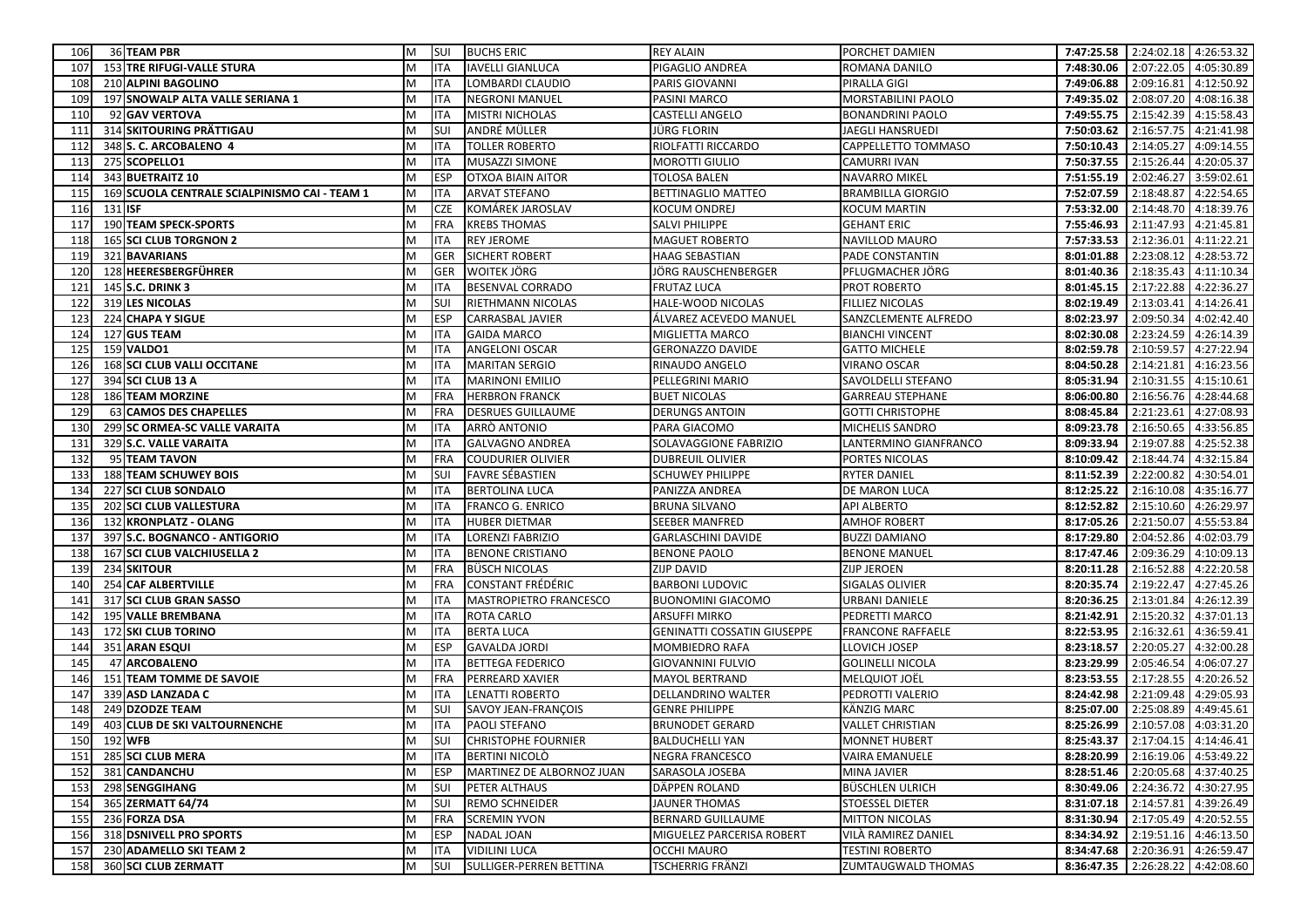| 159             | <b>164 SCI CLUB TORGNON</b>             | M | <b>ITA</b> | CAZZANELLI WALTER             | BARREL RINALDO            | <b>CHATILLARD SILVIO</b>           |                                  | 8:37:38.46 2:21:37.67 4:35:40.66 |            |
|-----------------|-----------------------------------------|---|------------|-------------------------------|---------------------------|------------------------------------|----------------------------------|----------------------------------|------------|
| 160             | 69 CORRADO GEX 3                        | M | <b>ITA</b> | <b>VALLET HERVÉ</b>           | <b>VALLET NICOLAS</b>     | <b>VALLET MATHIEU</b>              | 8:37:38.99                       | 2:22:16.17 4:39:29.49            |            |
| 161             | 177 SNOWALP 2                           | M | <b>ITA</b> | <b>BEGNIS ANDREA</b>          | <b>FORNONI ENRICO</b>     | PASINI STEFANO                     | 8:37:47.93                       | 2:08:07.55 4:16:45.68            |            |
| 162             | 81 FERRINO HIGHLAB 3                    | M | <b>ITA</b> | <b>GALLIANO MARCO</b>         | <b>BERGIA ANTONELLO</b>   | MOLINENGO CLAUDIO                  | 8:38:42.60                       | 2:14:28.86                       | 4:35:40.56 |
| 16 <sup>3</sup> | 55 AUBE-TAGA CATALONIA                  | M | <b>ESP</b> | LLOBERA JOSEP                 | <b>BARRANCOS JORGE</b>    | <b>FARRIOL RICARD</b>              | 8:39:08.46                       | 2:17:20.83                       | 4:41:17.67 |
| 164             | 353 TRE RIFUGI 70                       | M | <b>ITA</b> | SASSANO GIUSEPPE              | <b>GRIMALDI FABRIZIO</b>  | <b>GARELLI GIULIANO</b>            | 8:40:10.64                       | 2:18:53.24                       | 4:34:59.92 |
| 165             | 160 SCI CLUB GRAN SAN BERNARDO          | M | <b>ITA</b> | <b>TURCOTTI HENRI</b>         | TURCOTTI ANDRÉ            | <b>FAVRE CARLO</b>                 | 8:40:33.61                       | 2:09:27.55                       | 4:15:39.62 |
| 166             | 405 REINTHALER-VIEHAUSER-LUGER          | M | <b>AUT</b> | <b>VIEHAUSER PETER</b>        | THOMAS REINTHALER         | <b>WOLFGANG LUGER</b>              | 8:40:48.13                       | 2:14:41.06                       | 4:34:08.06 |
| 167             | 289 SKI ALP VAL DI SOLE                 | M | <b>ITA</b> | FONDRIEST TOMMASO             | PODETTI PAOLO             | LAMPIS MATTIA                      | 8:41:00.86                       | 2:09:41.81                       | 4:14:09.51 |
| 168             | 52 ASKIMO                               | M | <b>AUT</b> | <b>HUNDEGGER DIETMAR</b>      | THIEL THOMAS              | <b>BOECK JOHANNES</b>              | 8:42:43.23                       | 2:21:54.90                       | 4:44:50.21 |
| 169             | 396 SKI TEAM VALLE STURA                | M | <b>ITA</b> | <b>BAGNIS RAFFAELE</b>        | DELFINO RAFFAELE          | <b>BRUNA DANIELE</b>               | 8:45:48.36                       | 2:16:42.98                       | 4:19:37.34 |
| 170             | 331 RUQUEROLS                           | M | <b>ESP</b> | FORNÉ JAUME                   | ARRARTE FUENTESPILA JOSE  | <b>BALIELLES SERGI</b>             | 8:47:39.48                       | 2:19:27.45 4:50:24.76            |            |
| 171             | 208 2MISSAS@1LADA - CZ                  | M | <b>CZE</b> | <b>NEMEC MICHAL</b>           | VESELÝ MICHAL             | SPLICHAL LADISLAV                  | 8:49:13.55                       | 2:20:16.01                       | 4:30:09.51 |
| 172             | 301 SCHIA TEAM 1                        | M | <b>ITA</b> | <b>GEROSA ALFONSO</b>         | <b>GEROSA PIERO</b>       | <b>BIANCHI MICHELE</b>             | 8:49:46.92                       | 2:14:21.30                       | 4:22:02.07 |
| 173             | <b>62 CAF VANOISE TARENTAISE</b>        | M | <b>FRA</b> | <b>BONNIER AYMERIC</b>        | <b>ACS GREGORY</b>        | <b>BAZIN CAMILLE</b>               | 8:50:17.44                       | 2:23:00.04                       | 4:49:14.00 |
| 174             | 245 H.MAURIENNAIS                       | M | <b>FRA</b> | <b>WILLAY PHILIPPE</b>        | <b>GILBERT BOROT</b>      | <b>BRIGAUD THOMAS</b>              | 8:51:45.20                       | 2:19:43.08                       | 4:33:37.38 |
| 175             | 85 G.S. ALPINI PARACADUTISTI            | M | <b>ITA</b> | MAURO ROBERTO                 | <b>QUADRUBBI MATTEO</b>   | DEVESCOVI RICCARDO                 | 8:55:32.56                       | 2:18:51.88                       | 4:35:07.78 |
| 176             | 231 SCI CLUB VALCHIUSELLA 3             | M | <b>ITA</b> | ZENERINO ENRICO CESARE        | POL GUALTIERO             | PAGLIA PIERCARLO                   | 8:55:44.47                       | 2:21:43.38                       | 4:47:52.34 |
| 177             | 237 SCI CAI MARONE 1                    | M | <b>ITA</b> | SALVALAI GIAMBATTISTA         | ROSSI NICOLA              | ROVETTA GIORDANO                   | 8:55:56.45                       | 2:18:09.29 4:41:06.39            |            |
| 178             | 217 TEAM NEWBIKE/CRISTALSPORT           | M | SUI        | <b>FARQUET PATRICE</b>        | <b>FARQUET FRANÇOIS</b>   | MEIZOZ GRÉGOIRE                    | 8:57:08.06                       | 2:20:41.64                       | 4:52:26.65 |
| 179             | 369 NRJ TEAM                            | M | <b>AND</b> | <b>FAURA JORDI</b>            | <b>GIMENEZ DIAZ ENRIC</b> | SANDRINI RICCARDO                  | 8:57:25.76                       | 2:13:05.51                       | 4:39:15.56 |
| 180             | 203 BOGN DA NIA 1                       | M | <b>ITA</b> | POLLAM COLOMBO                | DEGIAMPIETRO ENRICO       | <b>VALENTINI FRANCESCO</b>         | 8:58:22.78                       | 2:12:36.31                       | 4:42:47.26 |
| 181             | 142 POLISPORTIVA ALBOSAGGIA             | M | <b>ITA</b> | PEDROLINI MARCO               | <b>BELOTTI LUCIANO</b>    | <b>GIANONCELLI MORIS</b>           | 8:59:00.23                       | 2:10:00.65                       | 4:18:22.77 |
| 182             | 385 ALL FOR ONE                         | M | <b>GER</b> | <b>EDER TONI</b>              | KRIECHHAMMER KONRAD       | TRÖBELSPERGER BERND                | 8:59:08.35                       | 2:20:44.74                       | 4:50:14.39 |
| 183             | 305 SKI ALP BIELLA ARCOTEC              | M | <b>ITA</b> | <b>CAUCINO ROBERTO</b>        | <b>EULOGIO RICCARDO</b>   | CANOVA IVAN                        | 8:59:23.03                       | 2:16:49.42                       | 4:40:59.26 |
| 184             | 337 TEAM SPECK-SPORTS 2                 | M | <b>FRA</b> | <b>ROOS FABRICE</b>           | MOLLI DIDIER              | MULLER LAURENT                     | 9:00:10.35                       | 2:16:38.56                       | 4:29:53.45 |
| 185             | 327 ALTITUDE                            | M | <b>ITA</b> | <b>BOLIS MATTEO</b>           | MANZONI GIANCARLO         | <b>BENEDETTI PIERANGELO</b>        | 9:01:16.17                       | 2:13:38.12 4:40:16.62            |            |
| 186             | 215 A.S.D. G.S. ALTITUDE                | M | <b>ITA</b> | <b>GHISALBERTI ALESSANDRO</b> | <b>BONI FRANCESCO</b>     | <b>BARCELLA DAVIDE</b>             | 9:01:16.33                       | 2:13:27.93                       | 4:47:19.91 |
| 187             | 68 CORRADO GEX 1                        | M | <b>ITA</b> | <b>BOVO GABRIELE</b>          | TROPIANO ANDREA           | RIZZOTTO ITALO                     | 9:01:46.33                       | 2:21:07.32                       | 4:41:56.66 |
| 188             | 322 CLAUDIA CLAUDIO MARCO               | M | <b>ITA</b> | TITOLO CLAUDIA                | <b>SUSANNA MARCO</b>      | COMMUNOD CLAUDIO                   | 9:03:45.79                       | 2:20:20.58                       | 4:47:29.40 |
| 189             | 256 SC BRIGERBERG                       | M | SUI        | BERNHARD WALKER               | ROMEO BITTEL              | THEODUL KALBERMATTER               | 9:04:16.73                       | 2:25:00.23                       | 4:51:03.57 |
| 190             | 124 GS I CAMOSCI                        | M | <b>ITA</b> | <b>BROGGINI PIETRO</b>        | BATTAGLIA STEFANO         | POZZI ANDREA                       | 9:04:54.61                       | 2:15:31.14 4:26:05.63            |            |
| 191             | 248 A.S.PREMANA                         | M | <b>ITA</b> | POMONI DIEGO                  | RATTI DOMENICO            | <b>GIANOLA LEONARDO</b>            | 9:05:25.49                       | 2:14:38.28                       | 4:43:33.30 |
| 192             | <b>194 VALTROMPIA TEAM</b>              | M | <b>ITA</b> | <b>BECCHETTI DAVIDE</b>       | MILINI LUCA               | <b>GIANCARLO BERTUSSI</b>          | 9:06:01.80                       | 2:18:39.38                       | 4:38:03.13 |
| 193             | 133 LA THUILE                           | M | <b>ITA</b> | <b>MENEL STEPHANE</b>         | DE CASSAN FREDERICO       | MIELE ALBERTO                      | 9:06:09.42                       | 2:20:59.21                       | 4:47:05.93 |
| 194             | 304 LATHUILE.IT                         | M | <b>ITA</b> | <b>BERGER ROGER</b>           | <b>BOCHE PIERYCK</b>      | DI PLACIDO VINCENZO                | 9:06:11.01                       | 2:20:03.28                       | 4:57:33.27 |
| 195             | 297 COURMAYEUR YUKI                     | M | <b>ITA</b> | TAMPONI MARCO                 | <b>BOSCHIAZZO ALBERTO</b> | <b>MARRA GIANLUCA</b>              | 9:07:29.34                       | 2:18:41.48 4:52:48.90            |            |
| 196             | 349 OFENHORN                            | M | SUI        | <b>DARIO SEILER</b>           | IVAN SCHALBETTER          | ZENKLUSEN PHILIPP                  | 9:08:45.27                       | 2:12:02.63                       | 4:15:21.82 |
| 197             | <b>277 UEU</b>                          | M | <b>ESP</b> | <b>GUILLAMO CIRERA XAVIER</b> | <b>TURNE JOAN</b>         | CABRÉ SEGURA RICARD                | 9:11:58.59                       | 2:20:10.40 4:51:44.73            |            |
| 198             | 137 MONTANAIA RACING 1                  | M | <b>ITA</b> | PADESI RICCARDO               | PERESSUTTI PIERLUIGI      | <b>FANTINI ENRICO</b>              | 9:12:16.09                       | 2:20:52.36                       | 4:55:01.96 |
| 199             | 251 CERVINO 2                           | M | <b>ITA</b> | MERGOZZI CRISTIANO            | SUMMA GIANLUCA            | <b>VILLA DAMIANO</b>               | 9:13:44.39                       | 2:19:44.38                       | 4:42:20.13 |
| 200             | 363 SCI NORDICO PRISMA                  | M | <b>ITA</b> | <b>TANARA FRANCESCO</b>       | <b>GRISI FRANCESCO</b>    | <b>GUGOLE DIEGO</b>                | 9:15:13.23                       | 2:12:27.03 4:47:49.33            |            |
| 201             | 293 HOMBERG                             | M | <b>SUI</b> | MARC KÜFFER                   | MICHAEL STAUFFER          | HIPPENSTIEL CHRISTIAN              | 9:15:41.36                       | 2:25:13.02 4:38:54.94            |            |
| 202             | 335 GUIASDETRAIL                        | M | <b>ESP</b> | RETUERTA MARTIN JESUS         | JIMENEZ MERINO DAVID      | <b>GUERRERO FREZNEDA FRANCISCO</b> |                                  | 9:16:41.01 2:18:58.99 4:21:27.24 |            |
| 203             | 345 THE CARBON TEAM                     | M | SUI        | <b>DROZ GAËL</b>              | <b>RACINE FABIEN</b>      | <b>ESTOPPEY SAMUEL</b>             | 9:18:01.31 2:20:31.85 4:49:36.47 |                                  |            |
| 204             | 258 DAL PONT COSTRUZIONI S.P.A.         | M | <b>ITA</b> | <b>IORIATTI ANDREA</b>        | MENARDI MATTEO            | <b>GALEAZZI MAURIZIO</b>           |                                  | 9:21:34.34 2:16:13.21 4:52:08.70 |            |
| 205             | 346 MOUNTAIN SICKS 4                    | M | <b>ITA</b> | RIVA MARCO PIETRO             | <b>GOTTA GIACOMO</b>      | PONZIANI LUCA                      | 9:26:54.36 2:19:52.61 4:38:25.00 |                                  |            |
| 206             | 179 SNOWALP 5                           | M | <b>ITA</b> | <b>GIUDICI ANTONIO</b>        | NEGRONI OSCAR             | <b>NEGRONI SILVIO</b>              | 9:27:22.33                       | 2:22:41.97 4:53:32.18            |            |
| 207             | 315 SCI CUB SONDALO 84                  | M | <b>ITA</b> | POZZI SONIA                   | <b>BONETTI DINO</b>       | <b>GIACOMELLI LUCA</b>             | 9:29:11.77                       | 2:22:56.23 5:05:37.45            |            |
| 208             | 86 G.S.A. SOVERE 1                      | M | <b>ITA</b> | <b>CARRARA GIUSEPPE</b>       | <b>CARRARA ELIA</b>       | <b>ARMATI PIERLUCA</b>             | 9:32:04.40                       | 2:19:10.97 4:47:32.69            |            |
| 209             | 307 SURSUM CORDA                        | M | <b>ITA</b> | <b>CECCARELLI PAUL</b>        | <b>FRIGERIO MAURO</b>     | NOSEDA ANDREA                      | 9:33:19.15                       | 2:22:29.08 4:48:45.89            |            |
| 210             | 387 SKI ALPINISME 74                    | M | <b>FRA</b> | <b>GAUMONT YANN</b>           | PATRICK GAVEL             | <b>GUYON-GELLIN PIERRE</b>         |                                  | 9:33:29.36 2:20:16.08 5:05:22.27 |            |
| 211             | 66 CORPO FORESTALE - GRESSONEY SCI CLUB | M | <b>ITA</b> | MOSETTI UMBERTO               | BASTRENTAZ CLAUDIO        | <b>FIOU MILENA</b>                 | 9:34:59.30                       | 2:18:08.16 5:02:02.34            |            |